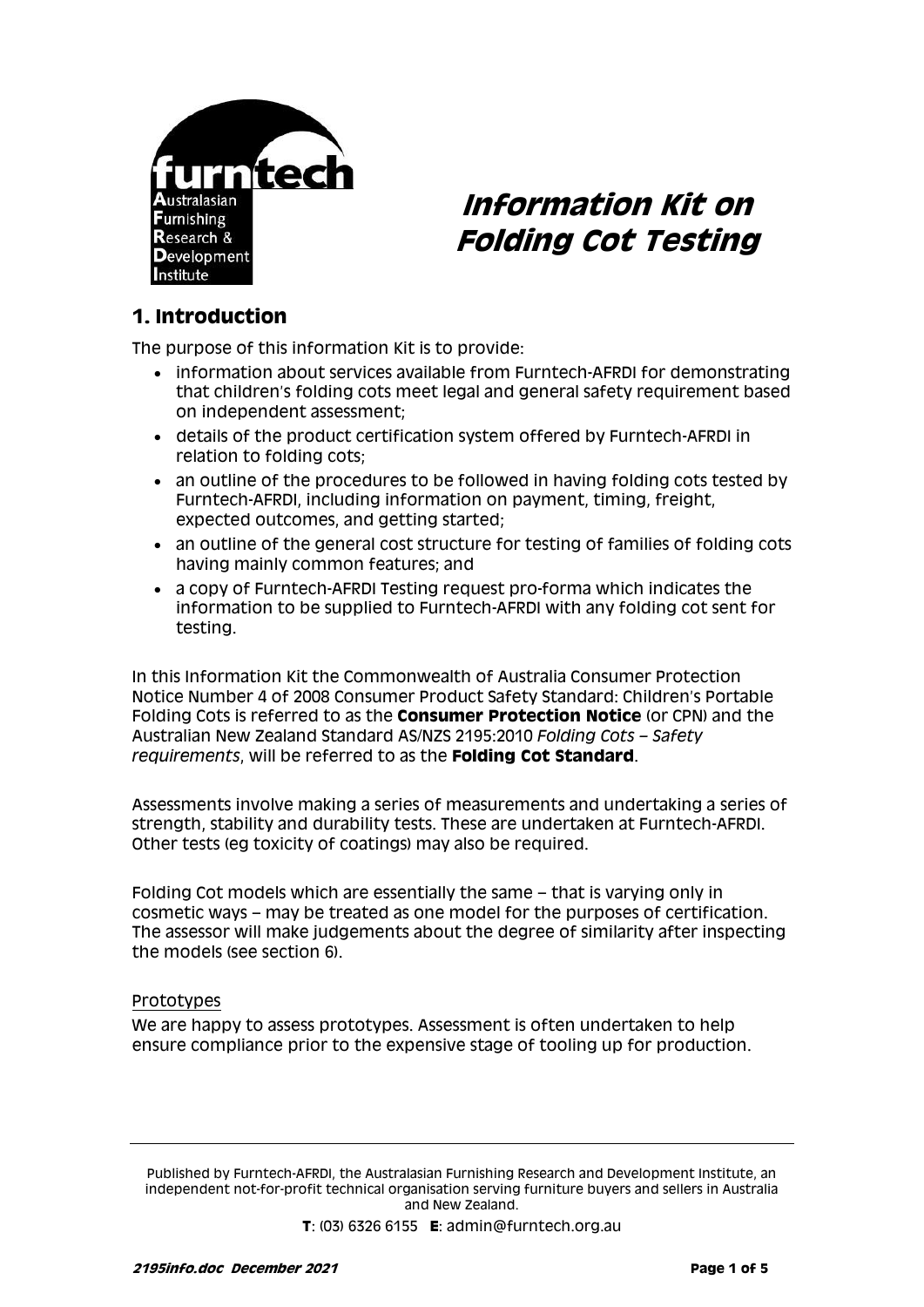### **Furntech-AFRDI Testing Information Kit – Folding Cots**

However, although we will assess prototypes, we are not prepared to certify them. Prototypes that have been successfully tested will receive a test report only. The report will relate to the compliance of the particular sample that was tested i.e. it will not be a statement of general product endorsement. A certification agreement will only be entered into after an off-tool production sample has been satisfactorily assessed (see section 5).

If you wish to have a prototype assessed please identify the item as a prototype on the Testing Request form attached.

### **2. Safety requirements for folding cots**

The following notes have been drafted by way of general explanation of the requirements of the Consumer Protection Notice. For specific details readers should refer to the primary document which may be accessed from the following web address**:** [Portable Folding Cot Mandatory Regulation](http://www.comlaw.gov.au/Details/F2008L00550)

The minimum safety requirements for folding cots offered for sale in Australia are specifically defined in the Consumer Protection Notice which came into effect on 1 March 2009. It is a legal obligation on all persons or organisations offering folding cots for sale in Australia that the folding cots meet the safety requirements defined in the Consumer Protection Notice.

Because the requirements of the Consumer Protection Notice are a subset of the requirements of AS/NZS 2195:1999, folding cots which demonstrate full compliance with the Folding Cot Standard (AS/NZS 2172:2010) can validly claim compliance with the Consumer Protection Notice.

#### **2.1. Safety Recommendations**

The ACCC Product Safety Website contains information on folding cots that is worth viewing.

<http://www.productsafety.gov.au/content/index.phtml/itemId/974944>

### **3. Furntech-AFRDI**

Furntech-AFRDI is a not for profit organisation (owned by its members) which specialises in testing of furniture for the Australian market.

Furntech-AFRDI is certified by NATA (the National Association of Testing Authorities) as a laboratory with the quality systems, equipment and expertise to test folding cots to both the Consumer Protection Notice and AS/NZS 2195.

The Institute participates in the development of standards for nursery furniture and has tested more cots to these Standards than anyone else in Australia and New Zealand.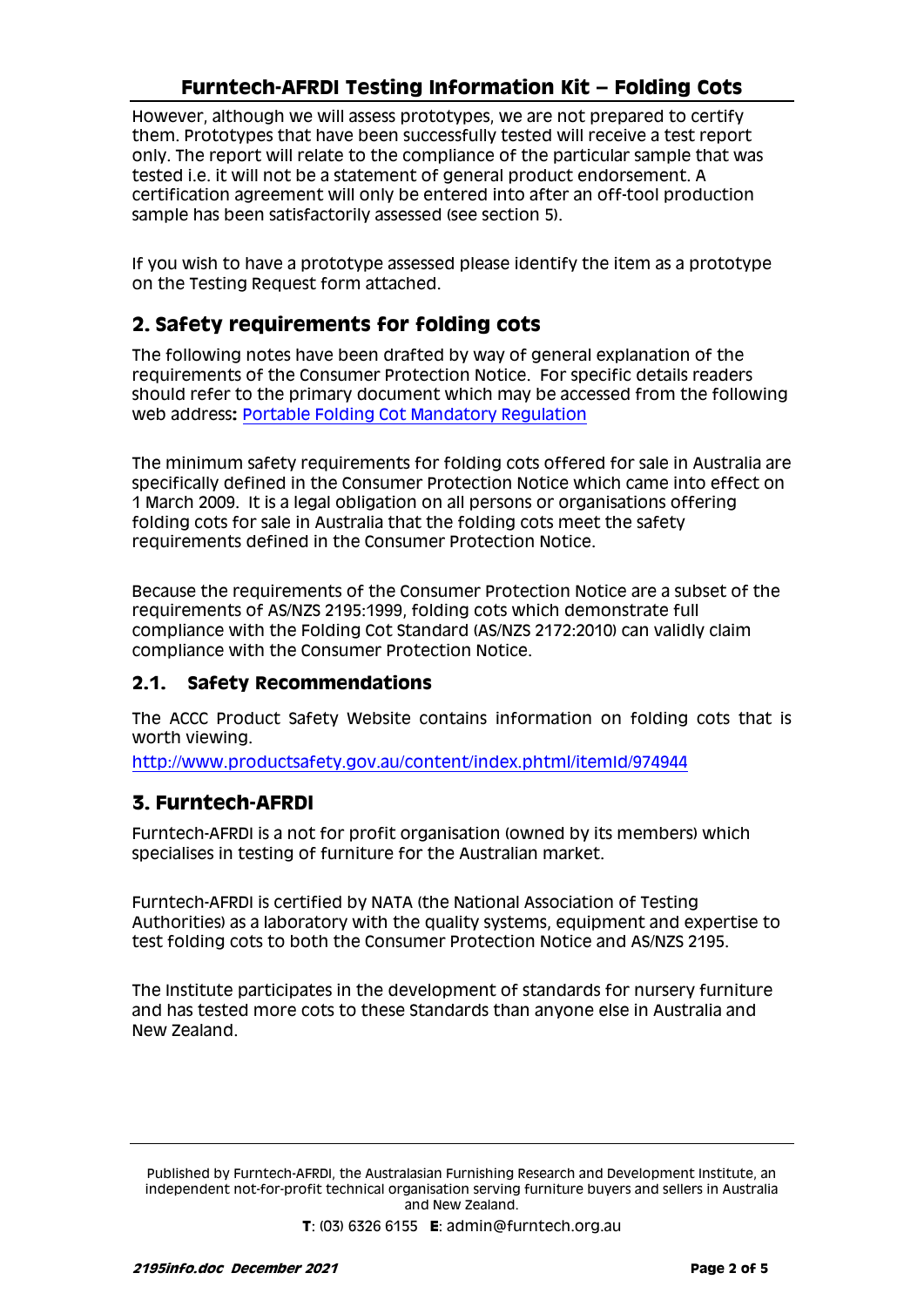#### **4. Product certification**

Furntech-AFRDI offers product certification systems known as Furntech Orange Tick or AFRDI Blue Tick under which products which have been successfully tested are accorded certificates which are issued contingent on undertakings by the holders of such certificates that they will maintain the quality of the product and advise of any changes made to the product for the period of validity of the certificate.

Furntech Orange Tick and AFRDI Blue Tick certifications are now recognised widely within the furniture industry in Australia as a sign of quality and are frequently required in tender and contract specifications.

Furntech-AFRDI has determined that the minimum requirement for Furntech Orange Tick certification for folding cots is compliance with the Consumer Protection Notice.

Full compliance with the requirements of the Folding Cot Standard (AS/NZS 2195:2010) qualifies a folding cot for AFRDI Blue Tick certification.

For further information regarding AFRDI Blue Tick product certification refer to our website.

#### **5. Costs**

Please contact Furntech-AFRDI for current Furntech Orange Tick and AFRDI Blue Tick prices.

Discounts on AFRDI Blue Tick testing and certification costs of up to 20 percent are available for Furntech-AFRDI members. Information on Furntech-AFRDI membership is available from the Institute and our website.

A 10% discount is available to members of the Infant and Nursery Products Accreditation and Approval (INPAA). Information on joining INPAA is available from the Director, Tim Wain on 03 9762 7038.

Prices include freight for one sample to and from the laboratory from our depot in each Australian capital city. In the case of variations to a tested product, we need to see the tested folding cot and the proposed alternatives and the price covers freight of both.

#### **6. Payment**

Furntech-AFRDI policy is that PAYMENT MUST BE MADE BEFORE TESTING COMMENCES. Please phone 03 6326 6155 to request an invoice if this will help to facilitate payment. Facilities are available for payment by Visa and MasterCard.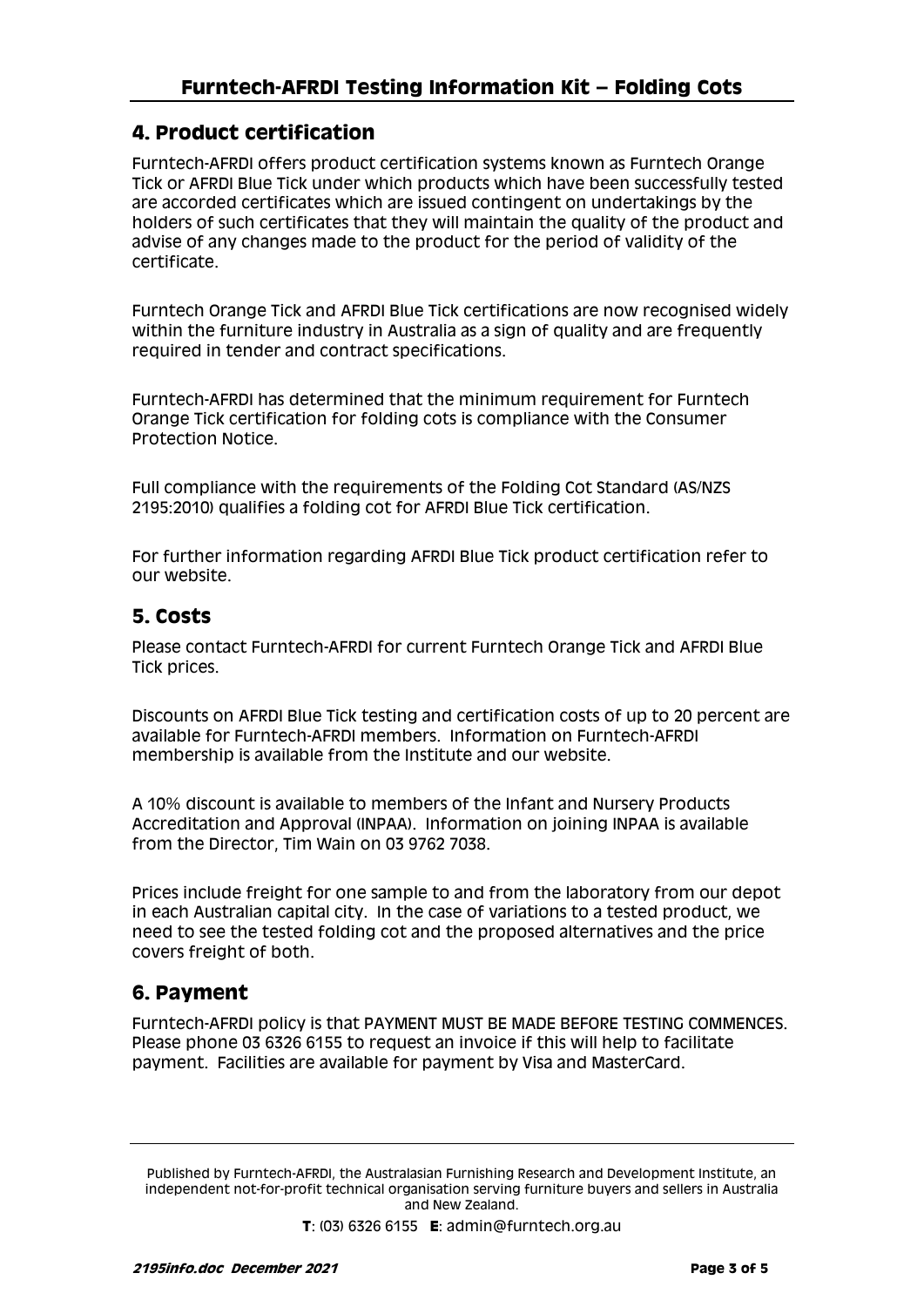### **7. Timing**

Because the Standard requires that folding cots be conditioned in a controlled atmosphere, the testing process takes about two to three weeks for each folding cot. Assessments are scheduled in order of receipt of the folding cot complete with the Testing Request form and the relevant fee.

# **8. Freight**

Refer to the Institute's [Information Kit on Freight to Furntech-AFRDI.](http://furntech.org.au/pdf/index.php?dir=Corporate/&file=FreightInfo.pdf) Distribution of this Kit in hardcopy form will include the freight-related information as a supplementary sheet.

## **9. What You Get**

Assuming that the folding cot complies, at the end of the process Furntech-AFRDI will:

- issue a Certificate if Furntech Orange Tick certified or issue a certificate and test report if AFRDI Blue Tick certified, *and*
- mark with paint a sample that has been found to comply and return it to the supplier (this marked sample is in effect part of the certificate of compliance and should be retained should the supplier wish to rely on the assessment in the future).

Non-complying items may be returned if required, at the customer's expense otherwise they will be destroyed.

#### **10. The Starting Point**

The starting point for any folding cot manufacturer or importer who wishes to market folding cots in Australia is to study the Consumer Protection Notice and the Folding Cot Standard.

Copies of AS/NZS 2195 are available from SAI Global: <http://infostore.saiglobal.com/store/Details.aspx?ProductID=1384504>

In our experience over the last few years, most manufacturers find that the first folding cot they submit for assessment has a number of problems. The second and subsequent models submitted by a supplier usually have far fewer problems. This suggests that suppliers who think their products comply and who rely on their own assessments may be exposed to prosecution along with their distributors and retailers.